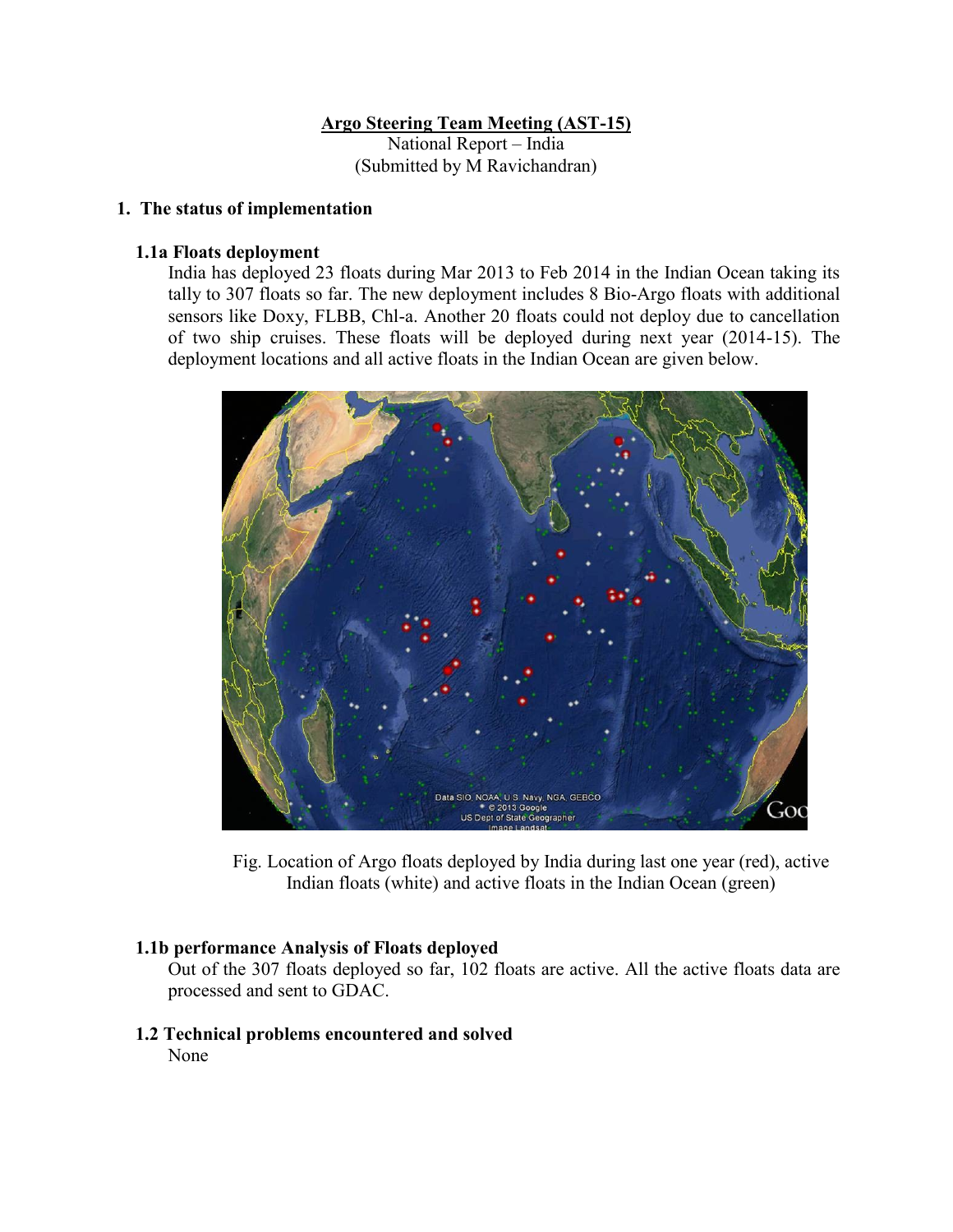#### **1.3 Status of contributions to Argo data management**

#### **1.3 a Data issued to GTS**

All the active floats data is being distributed via RTH New Delhi. However there seems to be a problem in these messages being received by some centres. BUFR transmission will start once this issue is resolved.

#### **1.3 b Data issued to GDACs after real-time QC**

All the active floats data are subject to real time quality control and are being successfully uploaded to GDAC. RT s/w obtained in collaboration with CSIRO is extensively used for the same. The support of CSIRO in term of the Real Time S/W is highly acknowledged.

### **1.3 c Delayed Mode QC**

- INCOIS started generating and uploading D files to GDAC form July 2006, and as of today, profiles belonging to all eligible floats have been subjected to DMQC.
- Advanced Delayed Mode Quality Control s/w developed by CSIRO is being put to use successfully. Using this s/w all the eligible floats are reprocessed to tackle pressure sensor offset problems, salinity hooks, thermal lag corrections, salinity drifts.
- Lack of enough historical background data is hindering the DMQC processing. But majority of the Indian floats are found not to have significant drifts in the salinity sensors.
- About 69% of the eligible profiles are subjected to DMQC and the delayed mode profiles are uploaded on to GDAC.

### **1.3 d Trajectory**

A total of **307 trajectory** netcdf files were processed and uploaded to the GDAC. The process of generation of trajectory netcdf files undergoes quality checks like position, time, cycle number, etc., and corresponding quality status is assigned to each parameter. Finally a visual check is performed to verify that there are no missing cycles without cycle numbers and to check the surface time intervals.

# **2. Present level of and future prospects for national funding for Argo including a summary of the level of human resources devoted to Argo.**

Indian Argo Project is a 5 year Program from April 2012 to March 2017 fully funded by Ministry of Earth Sciences, (MoES), Govt. of India. Funding is secured for deployment of 200 Argo floats (40 floats per year including 10 Bio-argo floats), Data management activities, Data analysis, etc.

Three Permanent and three temporary scientific/technical personnel are working under Indian Argo project, which include personal for deployment of Argo floats, Data system, Analysis of Data, etc.

# **3. Summary of deployment plans (level of commitment, areas of float deployment) and other commitments to Argo (data management) for the upcoming year and beyond where possible.**

India is committed to deploy floats in the Indian Ocean wherever gap exists. India has committed 40 floats per year for the next five year (10 floats in the Southern Ocean, 10 floats in the Bay of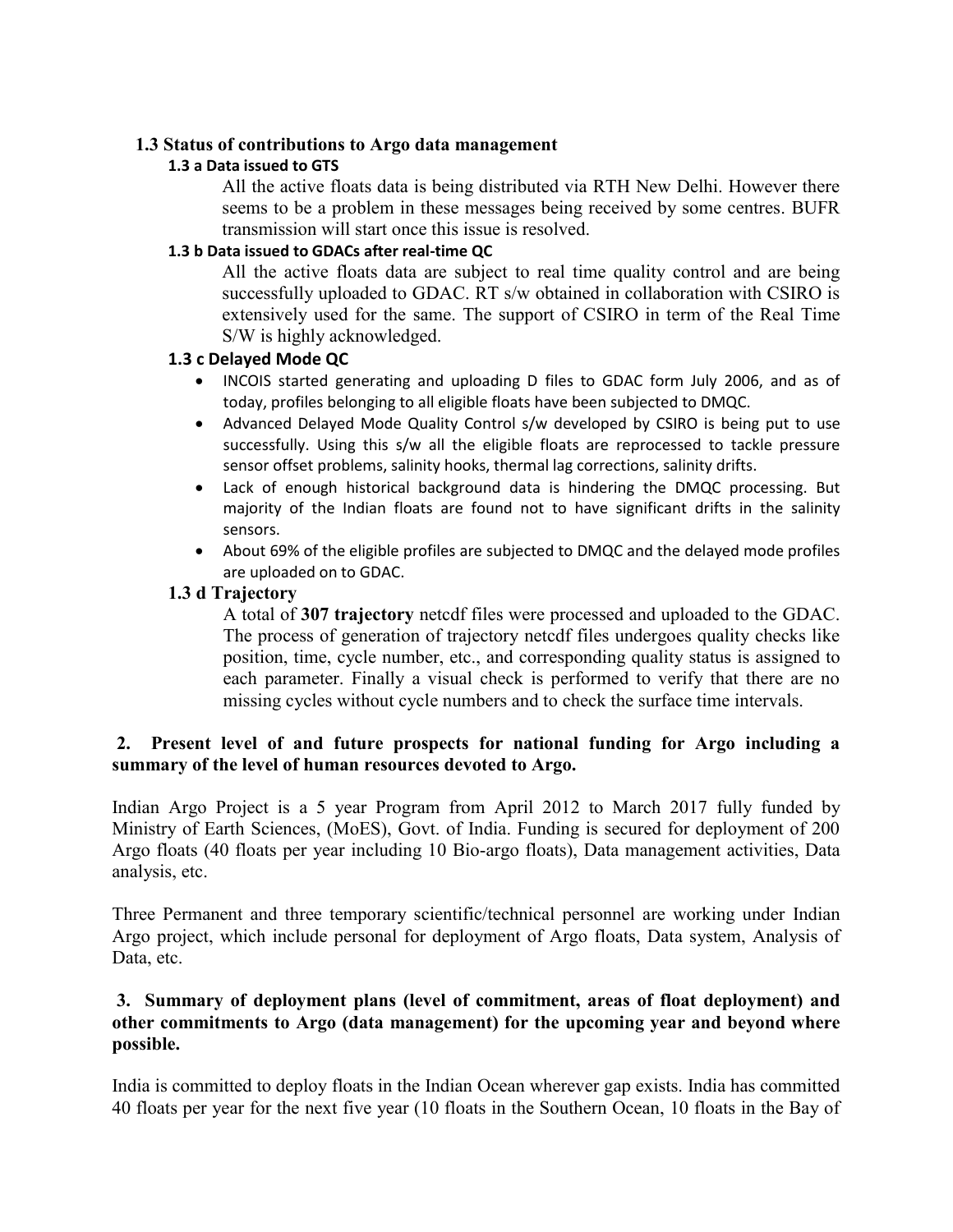Bengal, 10 floats in the equatorial Indian Ocean and remaining 10 in the Arabian Sea). Out of 40 floats, 10 floats will be bio-argo floats. Two more floats in the Arctic and 4 more bio-argo floats in the Arabian Sea also planned during 2014-15. After ascertaining the gap region and cruise plan of MoES research vessels, these floats will be deployed. The existing data management resources will continue for the next 4 year term.

# **4. Summary of national research and operational uses of Argo data as well as contributions to Argo Regional Centers.**

**Operational**: All Argo data are being routinely assimilated in Ocean Model for providing Global ocean analysis. This analysis is being used by MET department for initialization of coupled ocean-atmosphere forecast of the Monsoon. From the year 2011, India could provide seasonal forecast of monsoon using dynamical model wherein Ocean analysis (with assimilation of Argo) is an important contribution. The analysis products are being made available at INCOIS live access server (las.incois.gov.in)

**Research:** Argo data are being widely used for many applications to understand the Indian Ocean dynamics, cyclone and monsoon system in relation to heat content, thermosteric component of sea level and validation of OGCM by various Indian institutions and university students.

# **Argo Regional Centre (ARC) - Indian Ocean**

- Acquisition of Argo data from GDAC corresponding to floats other than deployed by India and made them available on INCOIS web site.
- Delayed Mode Quality Control (Refer 2.0 above)
- Data from the Indian Ocean regions are gridded into 1x1 box for monthly and 10 days and monthly intervals. These gridded data sets are made available through INCOIS Live Access Server (ILAS). Users can view and download data/images in their desired format.
- Additionally SST from TMI, AMSRE and Wind from ASCAT, Chla from MODIS and OCM-2 are also made available on daily and monthly basis.
- Data Sets (CTD, XBT, Subsurface Moorings) are being acquired from many principle investigators. These data are being utilized for quality control of Argo profiles.
- Value added products:

Two types of products are currently being made available to various user from INCOIS web site. They are: (i) Time series plots corresponding to each float (only for Indian floats). This include Water fall plots, Surface pressure, Bottom most pressure, Surface temperature, Bottom most temperature, Surface salinity, Bottom most salinity, Trajectory of float, T/S plots. Also, Spatial plots using the objectively analysed from all the Argo floats data deployed in the Indian Ocean. This includes Temperature (at 0, 75, 100, 200, 500, 1000 meters), Salinity (at 0, 75, 100, 200, 500, 1000 meters), Geostrophic Currents (at 0, 75, 100, 200, 500, 1000 meters), Mixed Layer Depth, Isothermal Layer Depth, Heat Content up to 300 mts, Depth of 20 deg and 26 deg isotherms. These valued added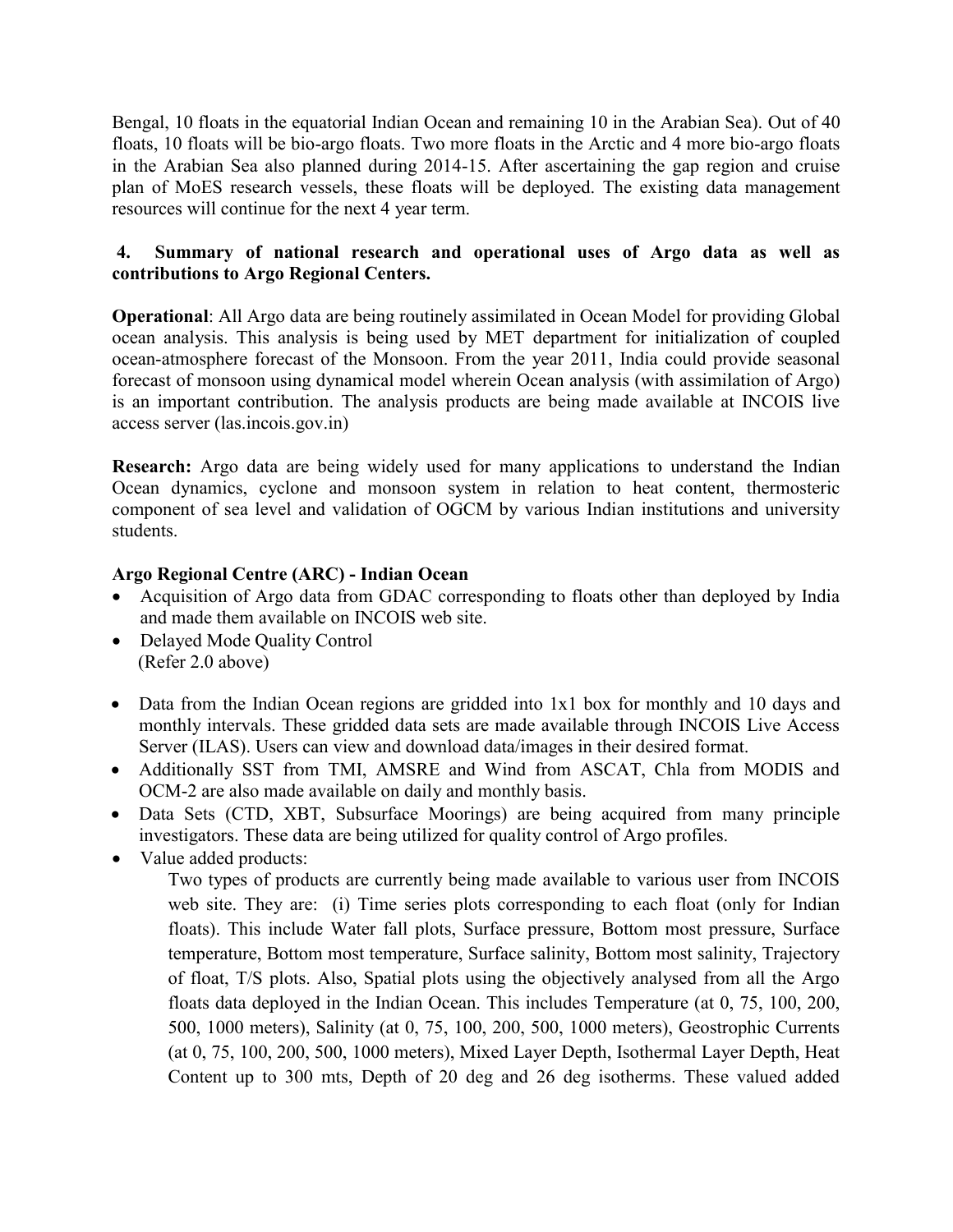products can be obtained from the following link [http://www.incois.gov.in/Incois/argo/products/argo\\_frames.html](http://www.incois.gov.in/Incois/argo/products/argo_frames.html)

 Regional Co-ordination for Argo floats deployment plan for Indian Ocean. The float density in Indian Ocean as on 05 March 2014 is shown below.



Active Float Density as on 05 Mar 2014

# **Web pages**

INCOIS is maintaining Web-GIS based site for Indian Argo Program. It contains entire Indian Ocean floats data along with trajectories. Further details can be obtained by following the link [http://www.incois.gov.in/Incois/argo/argo\\_home.jsp.](http://www.incois.gov.in/Incois/argo/argo_home.jsp) Apart from the floats deployed by India, data from floats deployed by other nations in the Indian Ocean are received from the Argo Mirror and made available in the INCOIS website. User can download the data based on his requirement.

 Statistics of Indian and Indian Ocean floats are generated and maintained in INCOIS web site. The density maps for aiding people for new deployments are made available on a monthly basis. For full details visit [http://www.incois.gov.in/Incois/argo/argostats\\_index.jsp.](http://www.incois.gov.in/Incois/argo/argostats_index.jsp)

INCOIS Argo web page statistics (for the past one year) are as shown below

| Page               | <b>Hits</b> | <b>Visitors</b> |
|--------------------|-------------|-----------------|
| Argo Web-GIS       | 1803        | 37012           |
| Data download      | 15729       | 1084            |
| Live Access Server | 99248       | 118549          |
| Argo products      | 1209        | 1178            |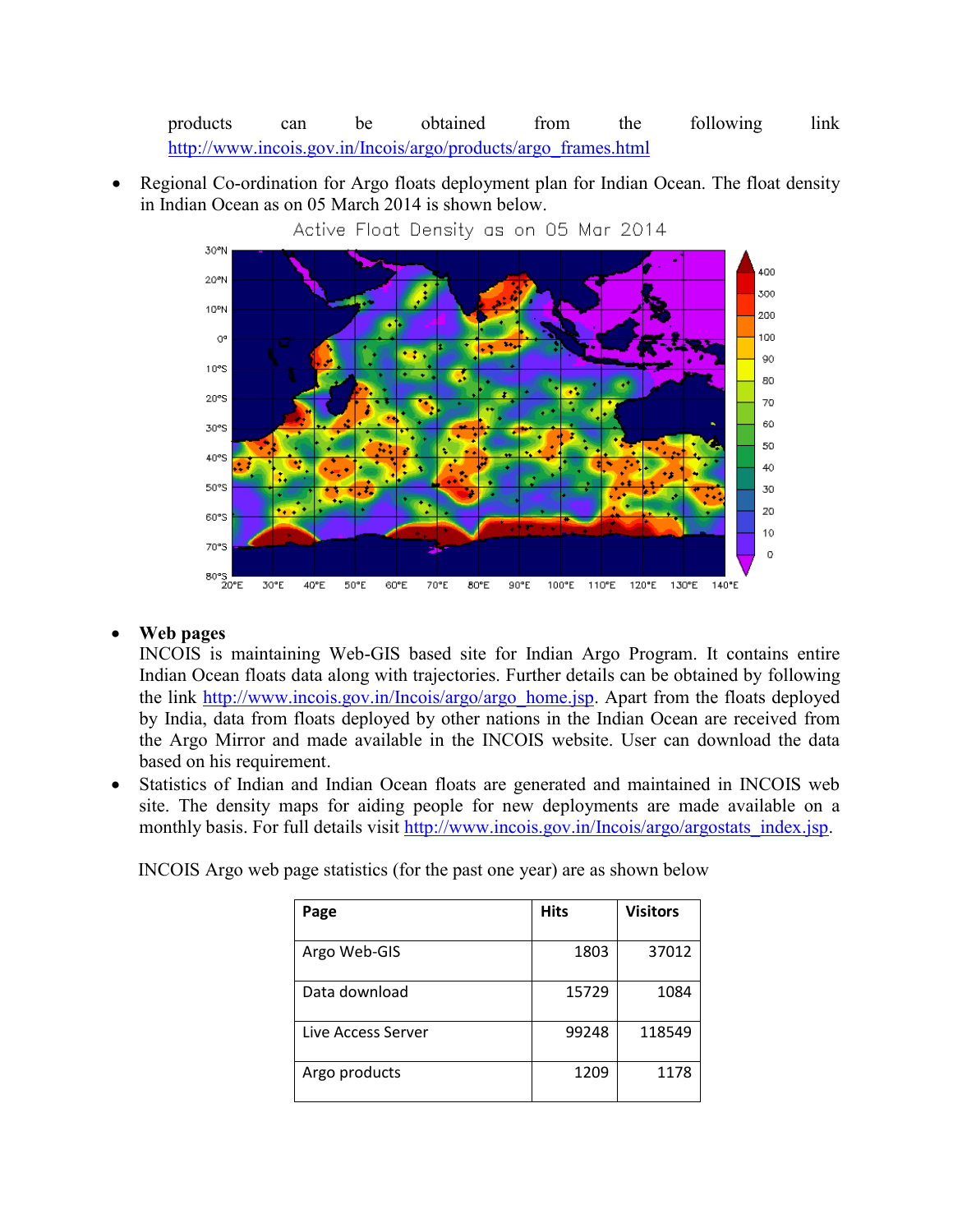# **Products generated from Argo data**

• Value added products obtained from Argo data are continued. The methodology for generating the gridded product is changed to variational analysis method. Many products are generated using Argo temperature and salinity data. The Argo T/S data are first objectively analysed and this gridded output is used in deriving value added products. More on this can be see in the RDAC functions.

 Version 2.0 of DVD on "Argo data and products for the Indian Ocean" is released to public for use with data corresponding to 2012 being updated. This DVD consists of  $\sim$ 2,00,000 profiles and products based on the Argo T/S. A GUI is provided for user to have easy access to the data. As many as 250 DVDs were supplied to various users from institutions and universities.

 Updation to Mixed Layer Climatology based purely on Argo observation is completed. All the profiles from  $2001 - 2012$  are used for generating this.

• To cater to many users of INCOIS LAS, it is enhanced in term of capacity. New

Server is procured and new products viz., model outputs, new wind products (ASCAT), fluxes are made available. We plan to add more and more products as per the request received from the users in future. For further details visit [http://las.incois.gov.in.](http://las.incois.gov.in/)

**5. Issues that your country wishes to be considered and resolved by the Argo Steering Team regarding the international operation of Argo. These might include tasks performed by the AIC, the coordination of activities at an international level and the performance of the Argo data system. If you have specific comments, please include them in your national report.**

None

**6. To continue improving the number of CTD cruise data being added to the reference database by Argo PIs, it is requested that you include the number and location of CTD cruise data uploaded by PIs within your country to the CCHDO website in the past year. These cruises could be used for Argo calibration purposes only or could be cruises that are open to the public as well.**

None

# **7. Argo bibliography**

- 1. Girishkumar, M. S., K. Suprit, J. Chiranjivi, T. V. S. Udaya Bhaskar, M. Ravichandran, R. V. Shesu, and E. Pattabhi Rama Rao, 2014: Observed oceanic response to tropical cyclone Jal from a moored buoy in the south-western Bay of Bengal, *Ocean Dyn.*, 1-11, <http://dx.doi.org/10.1007/s10236-014-0689-6>
- 2. Bhaskar, T. V. S. U., C. Jayaram, and E. P. Rama Rao, 2013: Comparison between Argoderived sea surface temperature and microwave sea surface temperature in tropical Indian Ocean, *Remote Sensing Letters*, **4**(2), 141-150, <http://dx.doi.org/10.1080/2150704X.2012.711955>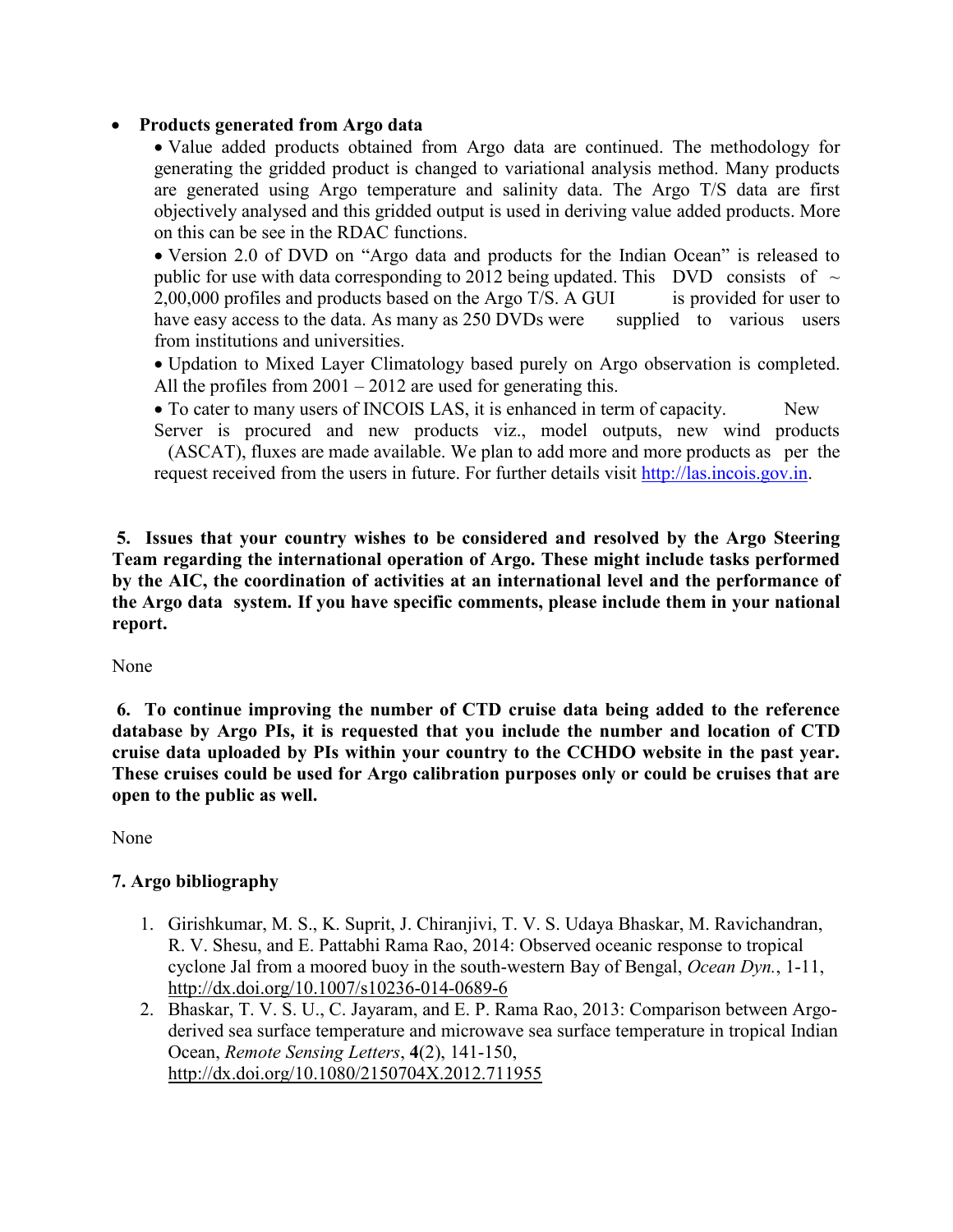- 3. Bhaskar, T. V. S. U., R. V. Seshu, E. P. R. Rao, and R. Devender, 2013: GUI based interactive system for Visual Quality Control of Argo data, *Indian Journal of Geo-Marine Sciences*, **42**(5), 580-586,<http://nopr.niscair.res.in/handle/123456789/24791>
- 4. Girishkumar, M. S., M. Ravichandran, and M. J. McPhaden, 2013: Temperature inversions and their influence on the mixed layer heat budget during the winters of 2006– 2007 and 2007–2008 in the Bay of Bengal, *Journal of Geophysical Research: Oceans*, **118**(5), 2426-2437,<http://dx.doi.org/10.1002/jgrc.20192>
- 5. Keerthi, M. G., M. Lengaigne, J. Vialard, C. Boyer Montégut, and P. M. Muraleedharan, 2013: Interannual variability of the Tropical Indian Ocean mixed layer depth, *Climate Dynamics*, **40**(3-4), 743-759,<http://dx.doi.org/10.1007/s00382-012-1295-2>
- 6. Nurujjaman, M., A. Apte, and P. Vinayachandran, 2013: Data assimilation using Ensemble Transform Kalman Filter (ETKF) in ROMS model for Indian Ocean, *Eur. Phys. J. Spec. Top.*, **222**(3-4), 875-883,<http://dx.doi.org/10.1140/epjst/e2013-01890-3>
- 7. Prakash, S., P. Prakash, and M. Ravichandran, 2013: Can oxycline depth be estimated using sea level anomaly (SLA) in the northern Indian Ocean?, *Remote Sensing Letters*, **4**(11), 1097-1106,<http://dx.doi.org/10.1080/2150704X.2013.842284>
- 8. Prakash, S., R. M. Gairola, and P. K. Thapliyal, 2013: Sea Surface Salinity Estimation in the Bay of Bengal Using Multisatellite Measurements, *Geoscience and Remote Sensing Letters, IEEE*, **10**(3), 525-527,<http://dx.doi.org/10.1109/lgrs.2012.2212176>
- 9. Ranith, R., L. Senthilnathan, M. Machendiranathan, T. Thangaradjou, and A. Saravanakumar, 2013: Seasonal and inter-annual variability of the sea surface temperature and mixed layer depth in the southern Bay of Bengal, *Advances in Oceanography and Limnology*, **4**(1), 70-81, <http://dx.doi.org/10.1080/19475721.2013.793741>
- 10. Ratheesh, S., R. Sharma, and S. Basu, 2013: An EnOI Assimilation of Satellite Data in an Indian Ocean Circulation Model, *Geoscience and Remote Sensing, IEEE Transactions on*, **PP**(99), 1-6,<http://dx.doi.org/10.1109/TGRS.2013.2279606>
- 11. Ratheesh, S., B. Mankad, S. Basu, R. Kumar, and R. Sharma, 2013: Assessment of Satellite-Derived Sea Surface Salinity in the Indian Ocean, *Geoscience and Remote Sensing Letters, IEEE*, **10**(3), 428-431,<http://dx.doi.org/10.1109/lgrs.2012.2207943>
- 12. Ravichandran, M., D. Behringer, S. Sivareddy, M. S. Girishkumar, N. Chacko, and R. Harikumar, 2013: Evaluation of the Global Ocean Data Assimilation System at INCOIS: The Tropical Indian Ocean, *Ocean Model.*, **69**(0), 123-135, <http://www.sciencedirect.com/science/article/pii/S1463500313000796>
- 13. Sengupta, S., A. Parekh, S. Chakraborty, K. Ravi Kumar, and T. Bose, 2013: Vertical variation of oxygen isotope in Bay of Bengal and its relationships with water masses, *Journal of Geophysical Research: Oceans*, **118**(12), 6411-6424, <http://dx.doi.org/10.1002/2013JC008973>
- 14. Sreenivas, P., and C. Gnanaseelan, 2013: Impact of Oceanic Processes on the Life Cycle of Severe Cyclonic Storm  $\&\#x0201C$ ; Jal $&\#x0201D$ , *Geoscience and Remote Sensing Letters, IEEE*, **PP**(99), 1-5,<http://dx.doi.org/10.1109/LGRS.2013.2271512>
- 15. Vinayachandran, P. N., D. Shankar, S. Vernekar, K. K. Sandeep, P. Amol, C. P. Neema, and A. Chatterjee, 2013: A summer monsoon pump to keep the Bay of Bengal salty, *Geophys. Res. Lett.*, **40**(9), 1777-1782,<http://dx.doi.org/10.1002/grl.50274>
- 16. Vissa, N., A. N. V. Satyanarayana, and B. Prasad Kumar, 2013: Intensity of tropical cyclones during pre- and post-monsoon seasons in relation to accumulated tropical